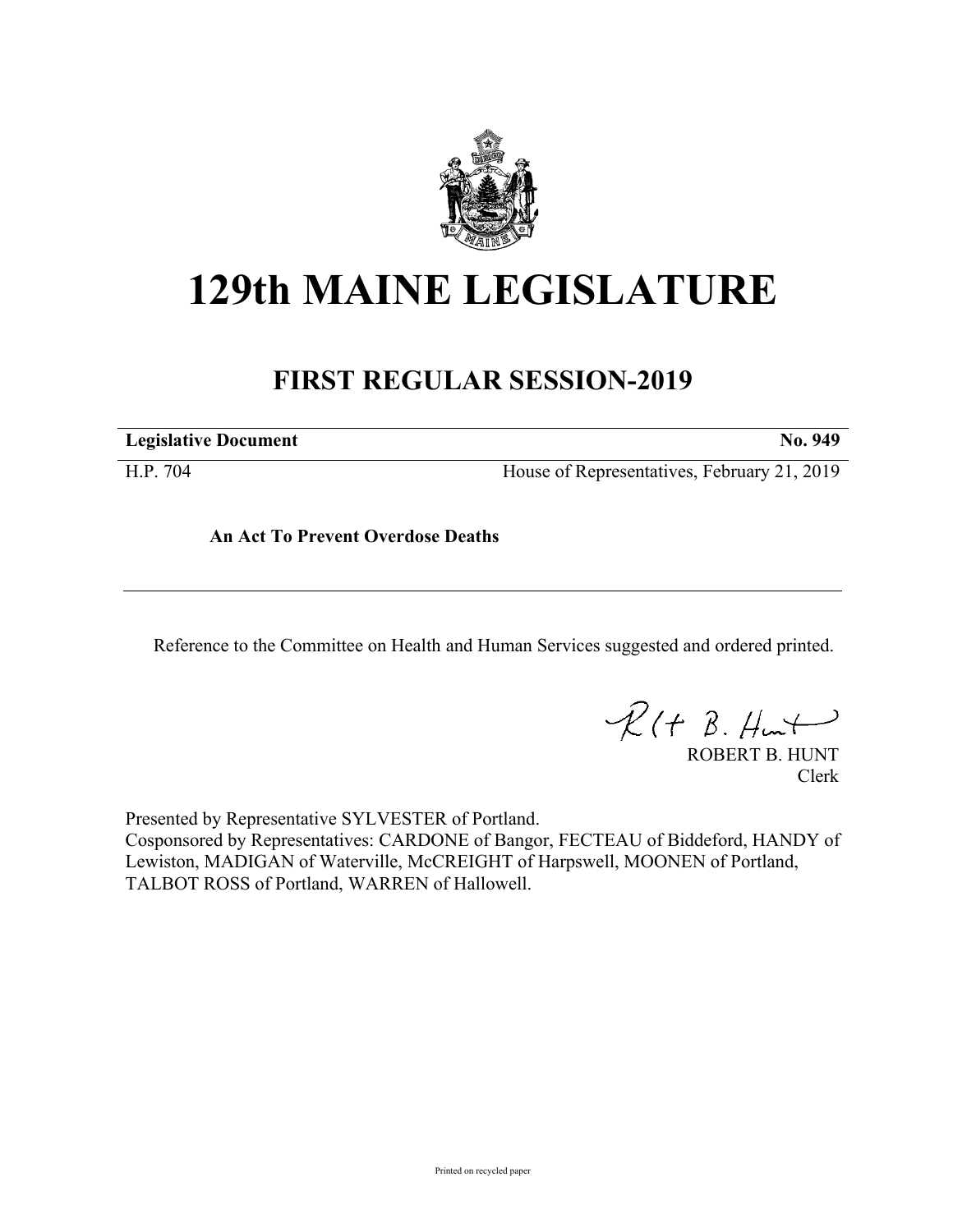| 1              | Be it enacted by the People of the State of Maine as follows:                                                                                            |
|----------------|----------------------------------------------------------------------------------------------------------------------------------------------------------|
| $\overline{2}$ | Sec. 1. 5 MRSA §20056 is enacted to read:                                                                                                                |
| 3              | §20056. Safer drug use facilities                                                                                                                        |
| 4              | <b>1.</b> Certification. The department shall certify a safer drug use facility, referred to in                                                          |
| 5              | this section as "a facility," that in the department's determination meets the requirements                                                              |
| 6              | under subsection 2. A municipal health department under Title 22, section 411,                                                                           |
| 7              | subsection 10, community-based organization, hospital or health center may apply to the                                                                  |
| $\,$ $\,$      | department for certification of a facility pursuant to this subsection with the consent of                                                               |
| 9              | the municipal officers of the municipality in which the facility is located. The department                                                              |
| 10             | shall notify the applicant of the department's determination within 45 days of receipt of                                                                |
| 11             | the application, and, if the department denies the application, the department shall include                                                             |
| 12             | with the denial a written explanation of the department's determination, including an                                                                    |
| 13             | explanation of any defects in the application that may prevent the certification of the                                                                  |
| 14             | proposed facility. An applicant who receives a denial under this subsection may appeal                                                                   |
| 15             | the denial to the commission; a majority vote of the commission is binding. A denied                                                                     |
| 16             | applicant may reapply for certification at any time after denial.                                                                                        |
| 17             | <b>2. Facility requirements.</b> In order to qualify for certification under subsection 1, a                                                             |
| 18             | facility shall:                                                                                                                                          |
| 19             | A. Provide a location supervised by a health care professional and other trained staff                                                                   |
| 20             | where a client may self-administer previously obtained drugs;                                                                                            |
| 21             | B. Provide sterile drug use supplies, collect used hypodermic needles and syringes                                                                       |
| 22             | and provide secure hypodermic needle and syringe disposal services;                                                                                      |
| 23             | C. Provide overdose prevention education;                                                                                                                |
| 24             | D. Distribute or administer naloxone hydrochloride;                                                                                                      |
| 25             | E. Provide testing for human immunodeficiency virus, viral hepatitis and sexually                                                                        |
| 26             | transmitted infections and educate clients on the risks of contracting human                                                                             |
| 27             | immunodeficiency virus, viral hepatitis and sexually transmitted infections;                                                                             |
| 28             | F. Answer questions about safer injection practices;                                                                                                     |
| 29<br>30       | Administer first aid, monitor clients for potential overdose and administer<br>Ü.<br>medications to relieve an acute exacerbation of a health condition; |
| 31             | H. Provide referrals to services, including substance use disorder counseling and                                                                        |
| 32             | treatment, reproductive health education and services and wound care; and                                                                                |
| 33             | I. Provide reasonable and adequate security of the facility and equipment.                                                                               |
| 34             | <b>3. Facility revenue.</b> A facility may bill an insurance carrier of a client for the costs                                                           |
| 35             | of covered services; accept a donation, grant or other financial assistance; and apply for a                                                             |
| 36             | grant from the department or any nonprofit or private organization.                                                                                      |
| 37             | 4. Report to department. A facility shall collect and report to the department                                                                           |
| 38             | aggregate demographic information, data acquired at the facility level and outcomes and                                                                  |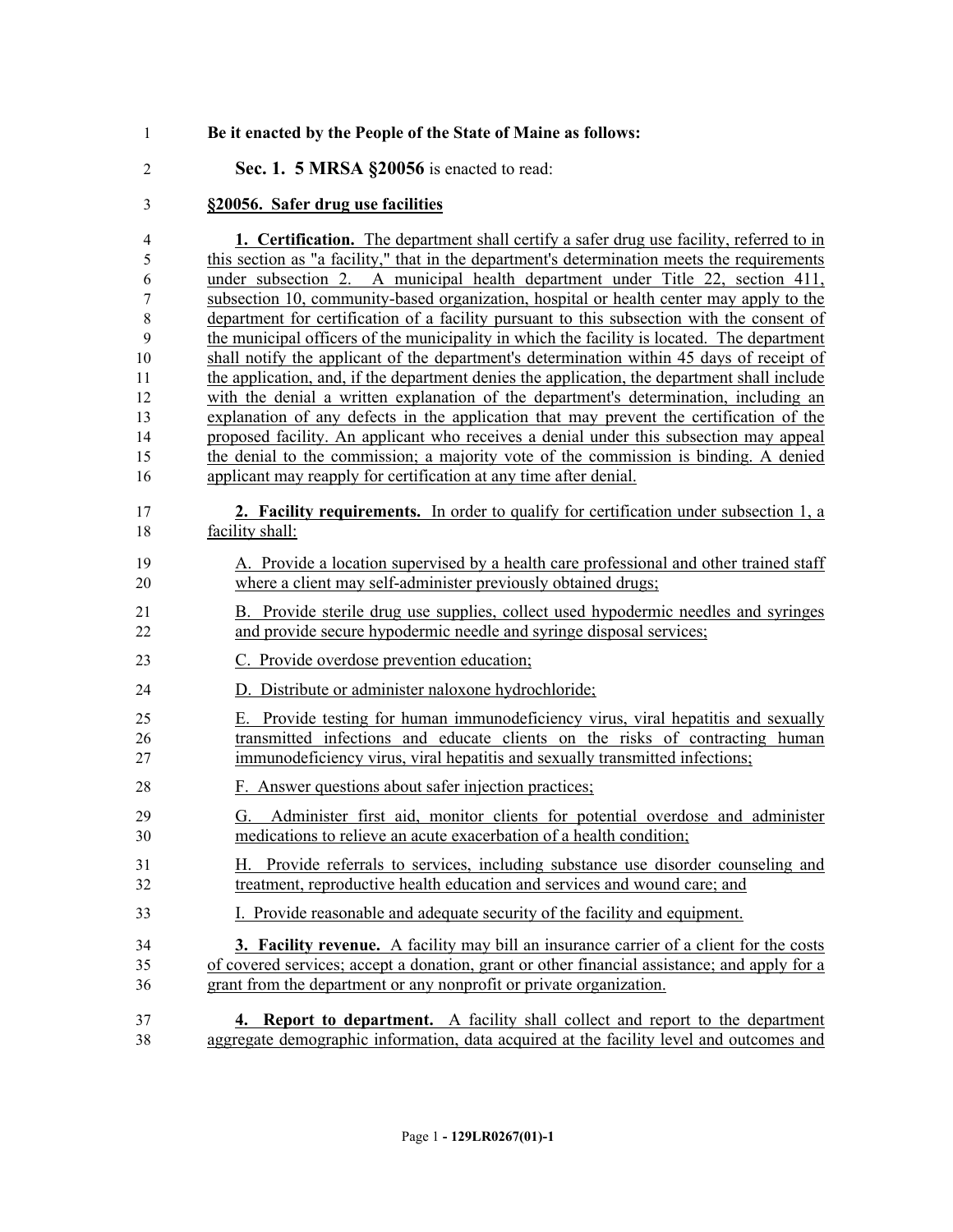other information required by the department under subsection 5. A facility shall keep private health information confidential in accordance with federal and state law regarding confidentiality of personal health care information and may not disclose the information without the explicit written consent of the client who is the subject of the health care information, except as required by federal or state law. A facility shall provide a detailed report under this subsection to the department on or before November 15th of each year for the prior 12-month period ending on October 31st.

 **5. Department duties.** The department shall define by rule the demographic information and data acquired at the facility level to be collected and reported by a facility under subsection 4 and evaluate the data provided by the facility to gauge program effectiveness and identify best practices in the operation of a facility. The department shall evaluate the effectiveness of all facilities certified under subsection 1 and submit a report of the evaluation accompanied by individual facility reports to the joint standing committee of the Legislature having jurisdiction over health and human services matters on or before January 31st of each year.

 **6. Immunity from arrest and prosecution.** A person acting in accordance with this section, including a client who uses the services of a facility; a staff member and contractor of a facility, including a health care professional, manager, employee and volunteer; and a facility's owner, may not be:

- A. Arrested, prosecuted or subject to any civil or administrative penalty, including civil or disciplinary action by a professional licensing board;
- B. Denied any right or privilege for involvement in the operation or use of services of a facility; or
- C. Subject to the seizure or forfeiture of any real or personal property used in connection with a facility.
- This subsection does not apply to a person engaging in any activity not authorized or approved under this section.
- **7. Tolerance zone.** A person may not be arrested, prosecuted or subject to a revocation of probation for a violation of Title 17-A, section 1107-A, 1108, 1111 or 1111-A if the grounds for the arrest, prosecution or probation revocation were obtained within 1/2 mile of the facility.
- **8. Rules.** The department may adopt routine technical rules as defined by chapter 375, subchapter 2-A to carry out the provisions of this section.

 **Sec. 2. Establishment of safer drug use facilities; review.** The Department of Health and Human Services shall certify 2 safer drug use facilities under the Maine Revised Statutes, Title 5, section 20056 in locations the department determines to most effectively reach the appropriate populations in the State. The department shall review the effectiveness of the facilities to determine whether to continue operation of the facilities or certify additional facilities. On or before November 4, 2021, the department shall submit a report on the review and the department's conclusions to the joint standing committee of the Legislature having jurisdiction over health and human services matters.